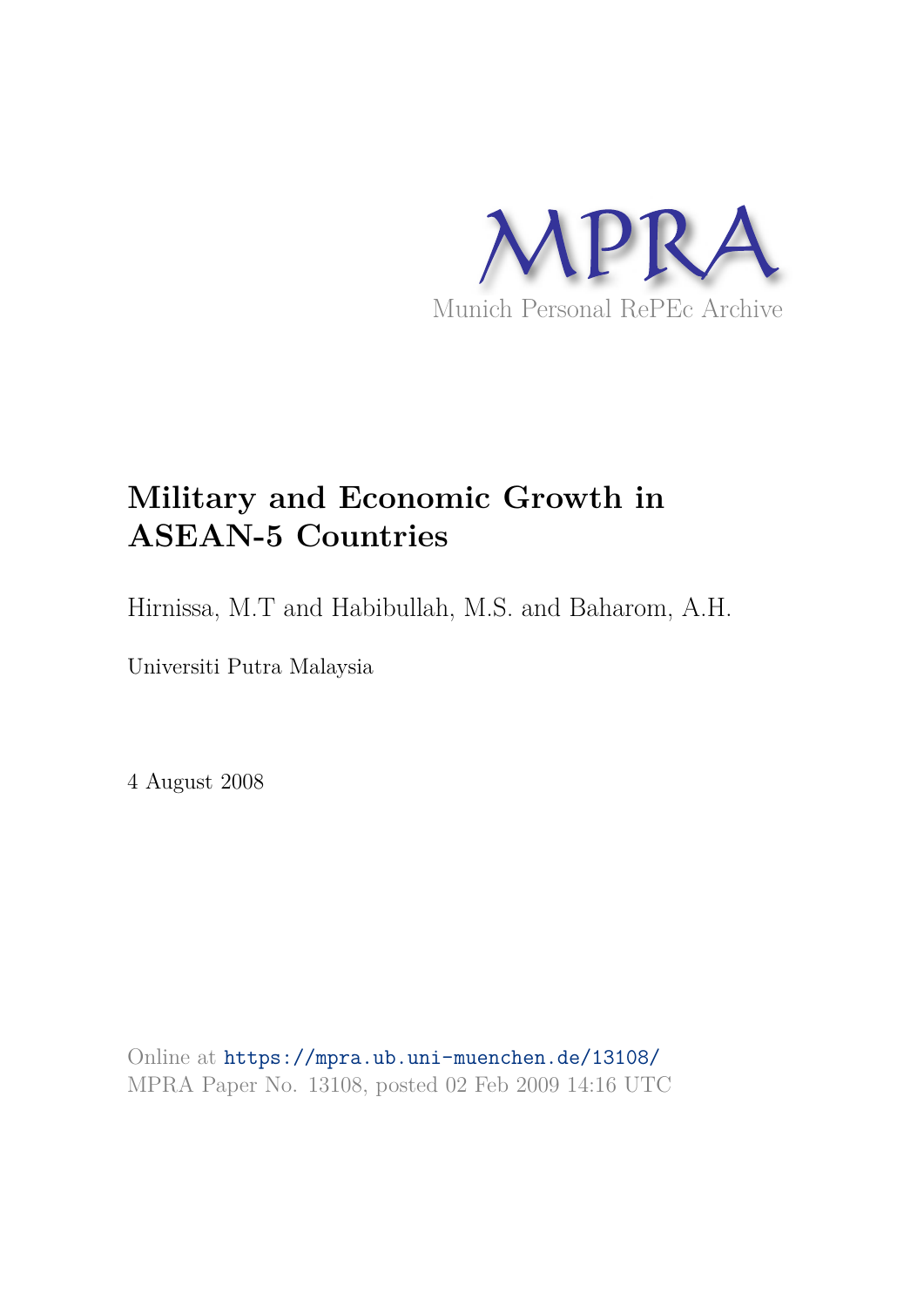## **MILITARY EXPENDITURE AND ECONOMIC GROWTH IN ASEAN-5 COUNTRIES**

By

M.T. Hirnissa (Corresponding author) Department of Economic, Universiti Putra Malaysia, 43400 Serdang, Selangor Darul Ehsan, Malaysia. Tel: +603-89467635 Email: nissa\_tahir16@yahoo.com

Muzafar Shah Habibullah Department of Economic, Universiti Putra Malaysia, 43400 Serdang, Selangor Darul Ehsan, Malaysia. Tel: +603-89467635 Email:muzafar@econ.upm.edu.my

A.H. Baharom

Department of Economic, Universiti Putra Malaysia, 43400 Serdang, Selangor Darul Ehsan, Malaysia. Tel: +603-89467751 Email:baharom@econ.upm.edu.my

#### Abstract

In this study we employ the bounds testing procedure suggested by Pesaran (2001) and dynamic OLS (DOLS) proposed by Stock and Watson (1993) to test the robustness of the causal effect and long-run relationships between military expenditure and economic growth in ASEAN-5 countries from the year 1965 to 2006. Generally, our results suggest that: (1) there are only three (Indonesia, Thailand, Singapore) out of five countries analyzed exhibit long– run relationship between military expenditure and economic growth; (2) While for the case of Singapore, the causality is bidirectional, for Indonesia and Thailand it is unidirectional from military expenditure to economic growth; and (3) For the remaining countries, (Malaysia and Philippines), no meaningful relationship could be detected. The results are robust, producing similar results employing both ARDL and DOLS.

**Keyword**: military expenditure, economic growth

#### **1. Introduction**

The relationship between military expenditure and economic growth has been widely debated among economists. However, there is no specific prediction of the direction of causation between the military expenditure and economic growth. In general, studies have found that military expenditure can influence an economy both positively or negatively. Results are mixed and often contradicting. Military expenditure can affect economic growth through a number of channels. For example, military expenditure can affect an economy either positively as per the finding of Hassan et al. (2003), through an expansion of aggregate demand or through increase security, and negatively (Deger, 1986) through a crowding out of investment. On top of that, there are findings showing no meaningful relationship as found by Galvin (2003) and Yildirim et al. (2005). In some cases, the results are mixed as found by Kollias et al. (2004) and Dakurah et al. (2000).

Military expenditures can stimulate an economy through the Keynesian multiplier mechanism especially in the period of high unemployment. According to Keynes, expenditure may stimulate growth, i.e. when aggregate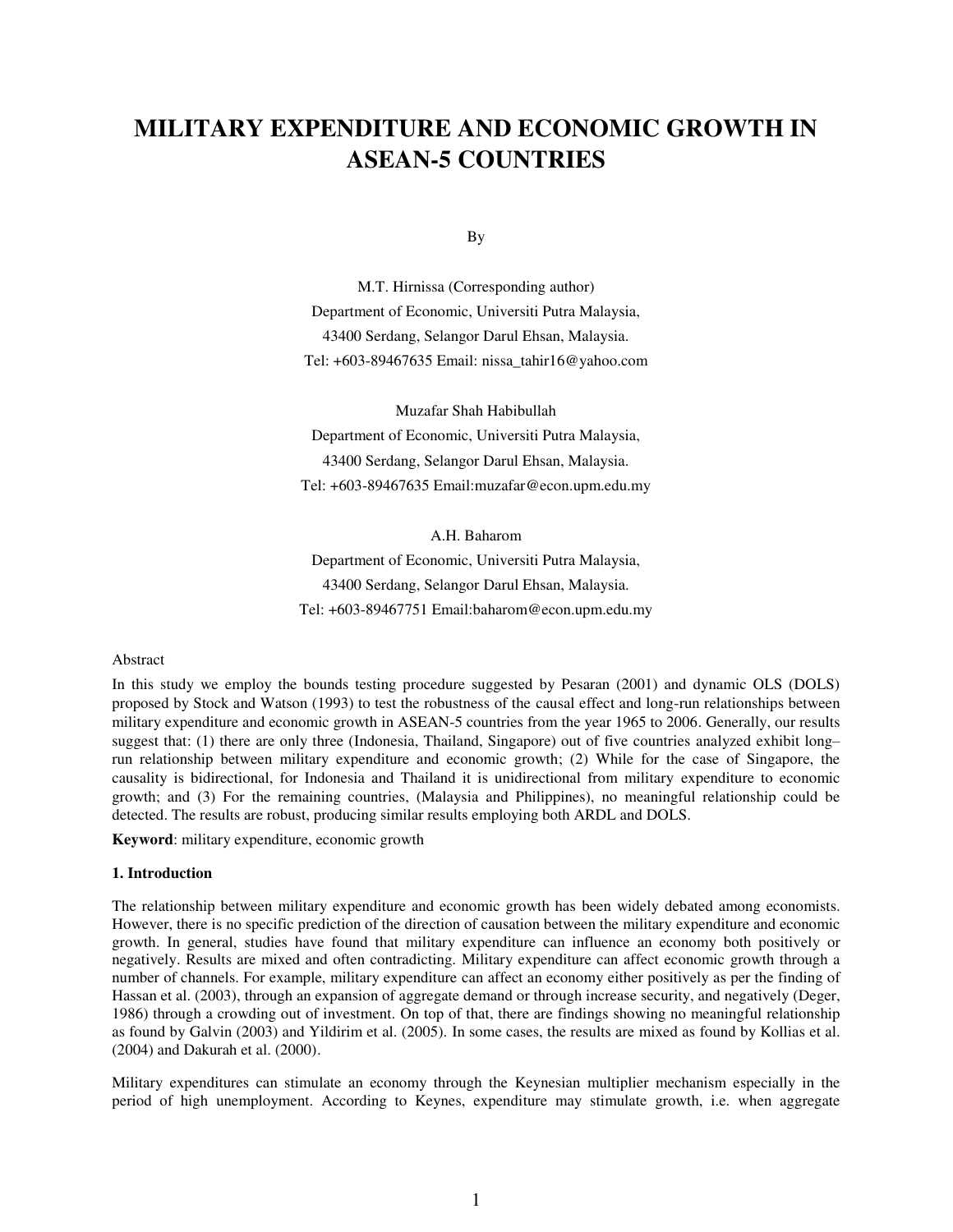expenditure increases, aggregate demand also increases. This will further increase the utilization of capital stock which in turn lead to higher profit and may induce higher investment, thus generating short run multiplier effects and higher growth rates.

Benoit (1978) further argues that an increase of the military expenditure can promote economic growth by increasing human capital capabilities of the workforce through provision of education, especially in less developed countries where the military industries may provide valuable skill. There may be positive externalities through the development of the military sector on the civilian, for example the development of infrastructure (highway, airport, road and information technology) which can ultimately promote growth. Military expenditure provides protection to the nation citizen by maintaining internal and external security, thus creating positive trade and investment climate for domestic as well as foreign investors.

On the other hand, adverse growth effects will arise by increasing the military spending. Deger and Smith (1983) argue that an increase of military expenditure can hinder economic growth. Increase in military expenditure will take the best capital equipment and technological innovations for consumption and investment that may be more growthoriented than military expenditure. Military expenditure can create bottlenecks in a constrained economy. On top of that, it also slows down development through the fostering of a militaristic ideology. Furthermore, military can cause balance of payments problems if hard-earned foreign exchanges are used to purchase arms and defense hardware.

The main concern about the issue of military spending is that, we can see the world continuing to devote large amount of spending to the military sector. Higher military spending tend to correlate with higher economic growth and also as a protection to maintain the peaceful of the world. However, the public differ on this opinion in that the spending will lead to war. Besides, higher taxation needed to finance higher military spending, thus in long run, it will drag the economic growth down. This difference in arguments has led to different opinions on whether military expenditure has either positive or negative impact on economic growth. The intrinsic value of national security is perhaps the most important argument for defense spending. Definitely, national security allows for productive economic activities to be carried out without fear of foreign appropriation. Thus, defense spending is expected to provide national security and subsequently enhance economic growth in the long-run (Ram, 1996).

The objective of this paper is to examine the causal relationship between military expenditure and economic growth in the ASEAN-5 countries namely Malaysia, Indonesia, Singapore, Thailand and Philippines using annual data for the period 1965 to 2006. The paper is organized as follows. In the next section we discuss the trend of military expenditures in ASEAN countries. In section 3 we discuss the review of related literature. In section 4 we present the ARDL bound testing that will be used in this study. In section 5 we report the empirical results and the last section contain our discussion.

#### **2. Trend of Military Expenditure in ASEAN Countries.**

Military expenditure has been an important component in the fiscal budget of the ASEAN-5 countries. Generally the ratio of military spending to GDP in ASEAN-5 is quite stable. However, as a consequence of financial crisis in 1997, there are significant decreases in military expenditure in year 1998 except for Singapore. Figure 1 shows the trend of military expenditure for ASEAN-5 at constant price (2005) from 1990 to 2006. Among the ASEAN countries, Singapore, despite being the smallest country in term of size; it has the highest level of military spending. Singapore has very capable, modern and well trained ground, air and naval force. National Services introduced in the year 1967 build up the required manpower resources in a relatively quick and cost-effective fashion by providing military education. Her military expenditure has shown a consistently upward trend from 1998 to 2007. As a matter of fact, since 1970, Singapore has allocated an average of 6 percent of its GDP to military expenditure.

As for the case of Thailand, military expenditure is maintained in the range of US\$2000 million per annum since 2000. For the years prior to 2000, it can be observed that there are fluctuations in the military expenditure pattern. From year 1990 to 1995, military expenditure displays increasing trend but after 1995 it declines until year 2000. It is due to plummeting Thailand's GDP which consequently effected their budgeting, all because the after effect of 1997 financial crises. Since that crisis, Thailand relegates defense spending to a lower priority.

In Malaysia and Indonesia, the spending pattern is almost similar. From year 1990 to 1995 the trend is upward and after 1995, the military spending in this two countries decreases until year 1998. After year 1998, military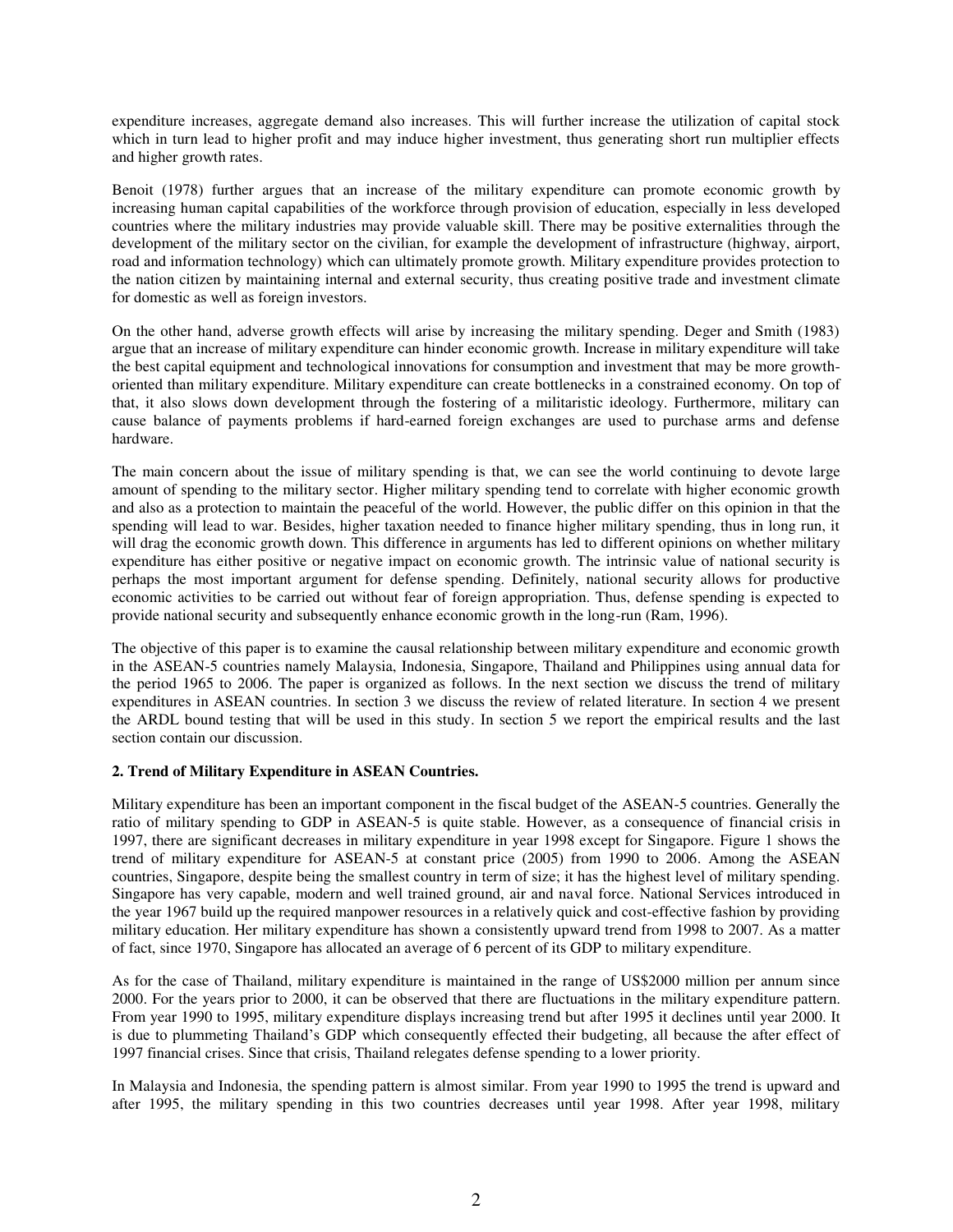expenditure has shown an upward trend but small quantum of increases from year to year until 2006. And for the Philippines, the trend for military spending is maintained from 1990 to 2006.

In general, military expenditure as a percentage of GDP is about 2.4 to 2.6 in Malaysia for the past 15 years. There are some efforts to improve the military forces by the Malaysian government. In early 1990s, Malaysia undertook a major attempt to expand and modernize its armed forces. In the year 2000, the Defense Minister announced a review of national defense and security policy to bring up to date. In early 2004, the Ministry of Defense initiated a compulsory National Services program for the selected secondary school leavers aged seventeen.

Table 1 shows the military expenditure as a percentage of gross domestic products in ASEAN-5 economies. As shown in Table 1, Singapore ranks the highest in the military spending from 1990 to 2005, followed by Malaysia. Philippines ranked 5<sup>th</sup> has only 1.4% military expenditure and the ratio decreases to 0.9% in year 2005. The main reason for the decrease is that Philippines had energy and financial crises.

#### **3. Review of Related Literature**

 The studies on the nexus between military spending and economic growth have been conducted since the early 1970s. The study on this issue was pioneered by Benoit (1973, 1978). He found that there is a positive correlation between military expenditure and economic growth for the 44 less-developed countries. Since then, there have been many studies attempting to assess the impact of defense expenditure on economic growth and *vice versa*. Nevertheless the result on how defense spending influence growth is lack of consensus. Empirical evidence tends to vary across countries and over time, and the results are sensitive to the underlying theoretical framework. Most common findings are that military spending has no significant impact, positive or negative, on economic growth.

Galvin (2003) and Dakurah et al. (2000) examined the case for developing countries. While Yildirim et al. (2005) studied on Middle Eastern countries. As for European Union (EU) a studies were conducted by Kollias et al. (2004), and South Asian Regional Cooperation Council (SAARC) by Hassan et al. (2003).

Deger (1986) found negative relationship between military expenditure and growth in the less developed countries (LDCs), citing that defense expenditure takes resources away from productive investments and fails to mobilize and create additional savings. Other empirical studies that found significant adverse relationship of defense spending on the economy include studies by Smith (1983), Deger and Smith (1983), Deger and Sen (1982, 1983) and Faini et al. (1984).

Dakurah et al. (2000) studied 62 LDCs and found 13 countries showing unidirectional causality from military expenditure to growth; 10 cases from economic growth to military expenditure; 7 countries suggest bidirectional causality and the rest 18 countries displaying no meaningful relationship. Kollias et al. (2004a) analysis on 15 EU countries also found mixed results in term of causal direction whereby majority of the countries showing unidirectional causality from economic growth to spending expenditure. They conclude that an EU government derives defense expenditure based on the economic performance. In another study, Kollias et al. (2004b) investigated the presence and direction of causality issue between growth and military spending focusing in the case of Cyprus covering the period 1964-1999. The empirical results suggest the presence of instantaneous bi-directional causality between the variables involved.

Hassan et al. (2003) examine the impact of the military expenditure on economic growth and FDI covering five of seven South Asian Regional Cooperation Council (SAARC) nations using panel data over the 1980-1999 periods. Interestingly the result suggests positive relationship between military expenditure and economic growth, and thus supporting the view that military expenditure can bring positive impact on growth.

By extending Barro and Sala-i-Martin model to account for the impact of military expenditure on growth for a cross section of countries, Aizenman and Glick (2006) studied the long-run impact of military expenditure on growth. They suggest that military expenditure induced by external threats should increase growth, while military expenditure induced by rent seeking and corruption should reduce growth.

Yildirim and Ocal (2006) examined the issue of arms race between India and Pakistan and its relation to each country's economic growth. They found that there is a unidirectional causal relationship between military expenditure of India and Pakistan. Reitchuler and Loening (2004) study on Guatemala and they employ Feder-Ram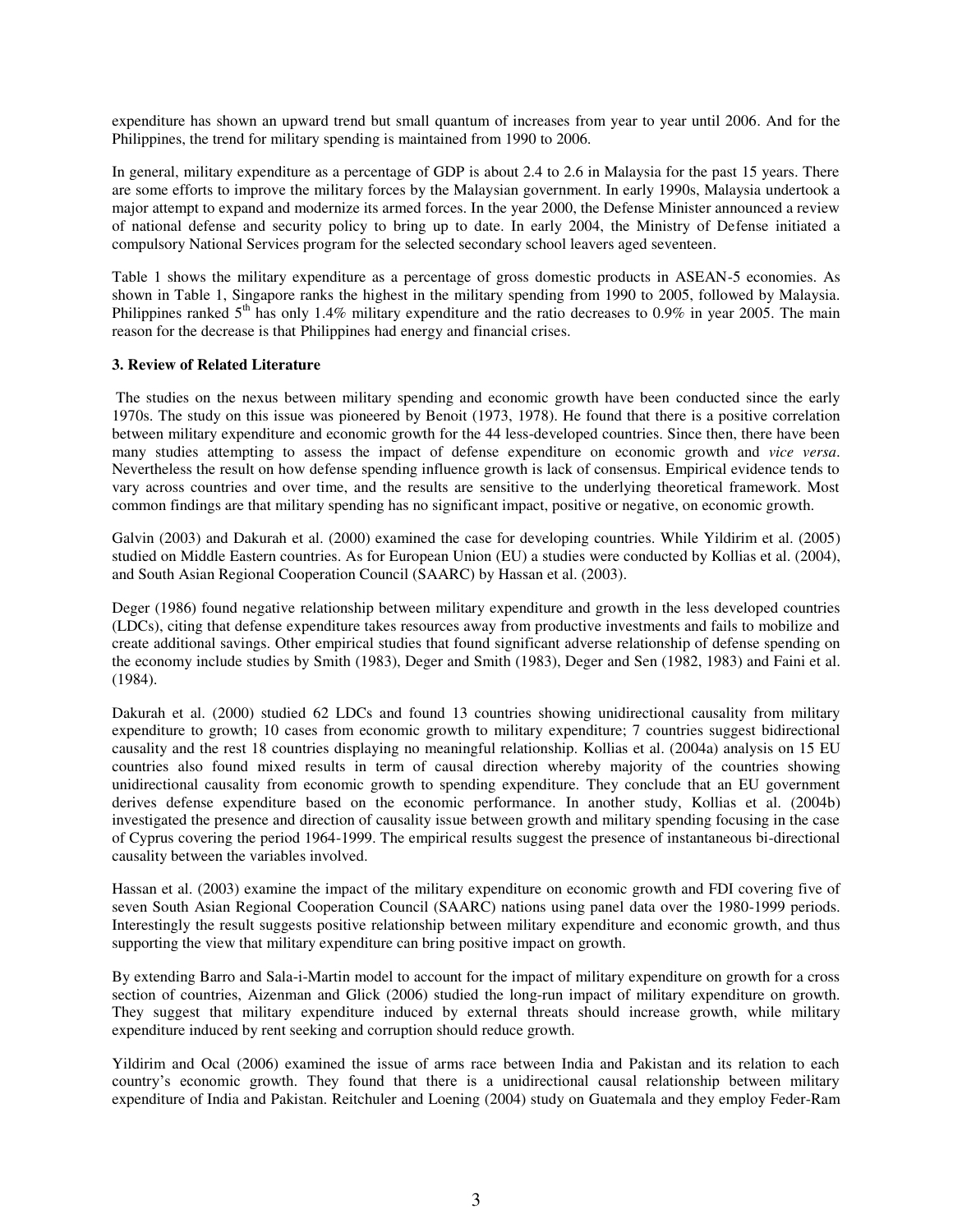model to determine linear versus non-linear function. They suggest that the linear model show insignificant effect on growth. However conclusion changes when using non-linear model. They found that at low threshold there is positive effect on growth and beyond the threshold, it turns negative. However, defense is less productive than the civilian sector.

Abu-Bader and Abu-Qarn (2003) found negative effect between military burden and economic growth in Egypt, Israel and Syria. They also found that civilian expenditure caused positive economic growth in Israel and Syria. In the context of Asia, Moon and Hyun (1992) found through disaggregated analysis the effect of heavy defense to have entailed negative implications for growth, distribution and economic stability. Chan (1992) suggests that military spending has not been the direct determinant of Taiwan's economic growth despite heavy burden on defense.

The study by Chowdhury (1981) on causal relationship between economic growth and defense spending which covers fifty-five developing countries and by employing the Granger Causality test and found that the relationships between defense spending and economic growth cannot be generalized across the fifty-five developing countries.

The studies on the causal relationship between military expenditure and economic growth in the Southeast Asian nation have been conducted by Frederiksen and LaCivita (1987), Frederiksen (1991) and Frederiksen and McNab (2001). Frederiksen and LaCivita (1987) explore the causality between defense spending and economic growth for the Philippines for the period 1956 to 1982. They found that causality runs from economic growth to defense spending and not the other way around that had been suggested by Benoit (1978). The study of Frederiksen (1991) on ASEAN-5 plus South Korea suggests mixed results, and the causal relationships differ from country to country. For Singapore and Indonesia the results indicate that defense spending Granger cause economic growth and in Malaysia, economic growth appears to be a determinant of defense spending; while in the case of Thailand, the result suggests a feedback relationship. For the remaining two countries, Philippines and South Korea, no meaningful relationship between defense spending and economic growth was uncovered. On the other hand, Frederiksen and McNab (2001) examine the relationship between defense spending and economic growth for Malaysia. They conclude that defense spending Granger cause economic growth in Malaysia. They have extended the time series through 1999 and found that indeed a clear positive relationship exists from defense spending to economic growth.

#### **4. Methodology**

#### **4.1 ARDL Approach to Causality Test**

In order to test for causality between military expenditure and economic growth we utilized the autoregressive distributed lag model (ARDL) popularize by Pesaran et al. (2001). The ARDL has numerous advantages. Firstly, the ARDL approach is able to examine the presence of short run as well as long run relationship between the independent variables and the dependent variable. Secondly, the ARDL model takes a sufficient numbers of lags to capture the data generating process in a general to specific modeling framework (Laurenceson and Chai, 2003). Finally, the ARDL approach provides robust result in a small sample size. Since the sample size of our study is 39, this provides more motivation for this study to adopt this model.

The ARDL unrestricted error correction model (UECM) is shown below:

A.Model 1:

$$
\Delta LMILEX_t = \alpha_0 + \alpha_1 LMILEX_{t-1} + \alpha_2 LRGBP_{t-1} + \sum_{i=1}^{m} \alpha_{2,i} \Delta LMILEX_{t-i} + \sum_{i=0}^{n} \alpha_{4,i} \Delta LRGDP_{t-i} + \varepsilon_t
$$
\n(1)

$$
\Delta LRGDP_t = \beta_0 + \beta_1 LRGDP_{t-1} + \beta_2 LMILEX_{t-1} + \sum_{i=0}^{n} \beta_{2,i} \Delta LMILEX_{t-i} + \sum_{i=1}^{n} \beta_{4,i} \Delta LRGDP_{t-i} + \mu_t
$$
\n(2)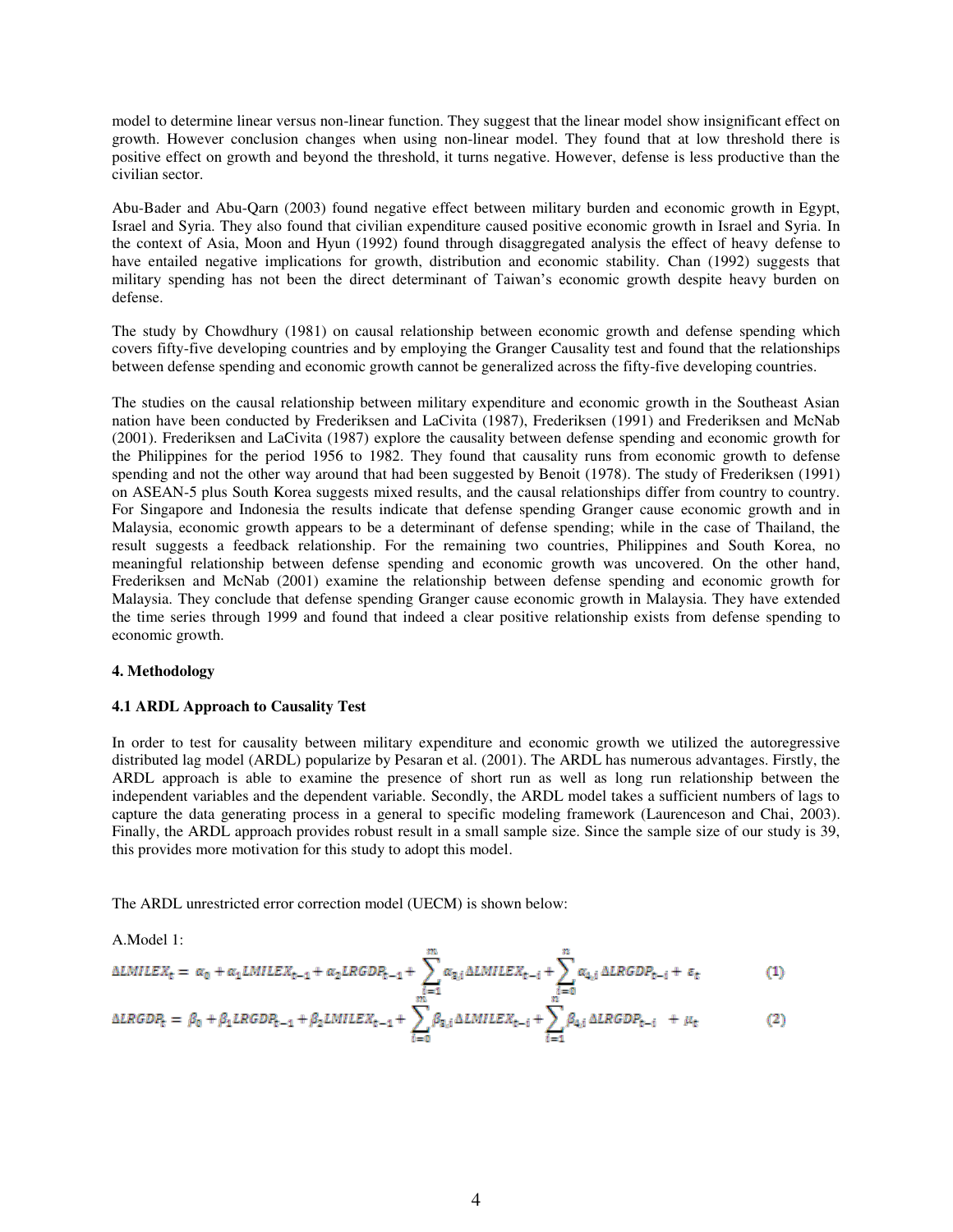B.Model 2:

$$
\Delta LMILEX_t = \theta_0 + \theta_1 LMILEX_{t-1} + \theta_2 LRGDPK_{t-1} + \sum_{\substack{i=1 \ n \text{ odd}}}^{m} \theta_{3,i} \Delta LMILEX_{t-i} + \sum_{\substack{i=0 \ n \text{ odd}}}^{n} \theta_{4,i} \Delta LRGDPK_{t-i} + \gamma_t
$$
(3)  

$$
\Delta LRGDPK_t = \delta_0 + \delta_1 LRGDPK_{t-1} + \delta_2 LMILEX_{t-1} + \sum_{i=0}^{m} \delta_{3,i} \Delta LMILEX_{t-i} + \sum_{i=1}^{n} \delta_{4,i} \Delta LRGDPK_{t-i} + \omega_t
$$
(4)

whereby MILEX is the ratio of military expenditure to GDP, RGDP is real GDP, RGDPK is real GDP per capita,  $\Delta$  is the first difference operator, L denote variables in logarithm and  $\varepsilon_t$ ,  $\mu_t$ ,  $\gamma_t$  and  $\omega_t$  are serially independent random errors.

To examine the long- run relationship, the bound cointegration test based on *F*-statistic taken from Pesaran et al. (2001) will be used. The long-run relationship between MILEX and RGDP are tested on the following null and alternative hypotheses:

For Equation (1):

 $H_0: \alpha_1 = \alpha_2 = 0$  (No long-run relationship),  $H_1: \alpha_1 \neq \alpha_2 \neq 0$  (A long run relationship).

For Equation (2):

 $H_0: \beta_1 = \beta_2 = 0$  (No long-run relationship),  $H_1: \beta_1 \neq \beta_2 \neq 0$  (A long run relationship).

For Equation (3):

 $H_0: \theta_1 = \theta_2 = 0$  (No long-run relationship),  $H_1: \theta_1 \neq \theta_2 \neq 0$  (A long run relationship).

For Equation (4):

 $H_0: \delta_1 = \delta_2 = 0$  (No long-run relationship),  $H_1: \delta_1 \neq \delta_2 \neq 0$  (A long run relationship).

The two asymptotic critical values bound provide a test for cointegration when the independent variables are *I(d)* (where  $0 \le d \le 1$ ): a lower value assuming the regressors are  $I(0)$ , and an upper value assuming purely  $I(1)$ regressors. If the test statistic exceed the upper critical value, we can conclude that a long – run relationship exist regardless of whether the underlying order of integration of variable are zero or one. If the test statistics fall below the lower critical values we cannot reject the null hypothesis of no cointegration. However, if the statistic fall between these two bound, inference would be inconclusive.

In this study we estimate the long –run coefficient by using the dynamic OLS (DOLS) proposed by Stock and Watson (1993). We apply this method because it is more recent and more robust method, particularly for small samples. According to Stock and Watson, DOLS is also a parametric approach for estimating long run equilibrium in a system which may involve variables integrated of different orders but still cointegrated. The DOLS procedure which basically involves regressing any  $I(1)$  variables on other  $I(1)$  variables, any  $I(0)$  variables and leads and lags of the first differences of any *I(1)* variables.

#### **4.2 Description and sources of Data**

The data used in this study are annual data on GDP and Military expenditure based on five ASEAN countries from 1965 to 2006. These countries are Malaysia, Thailand, Singapore, Indonesia and Philippines. MILEX is measured by the military expenditure as a percentage of GDP. This data was obtained from various issues of SIPRI Yearbook and SIPRI online database. For economic growth, it is measured by real GDP (RGDP) and real GDP per capita (RGDPK) which were obtained from World Development Indicator 2004. The data for real GDP and real GDPK is in US\$ and at 2000 constant price. All the data used in the study were transformed into logarithm.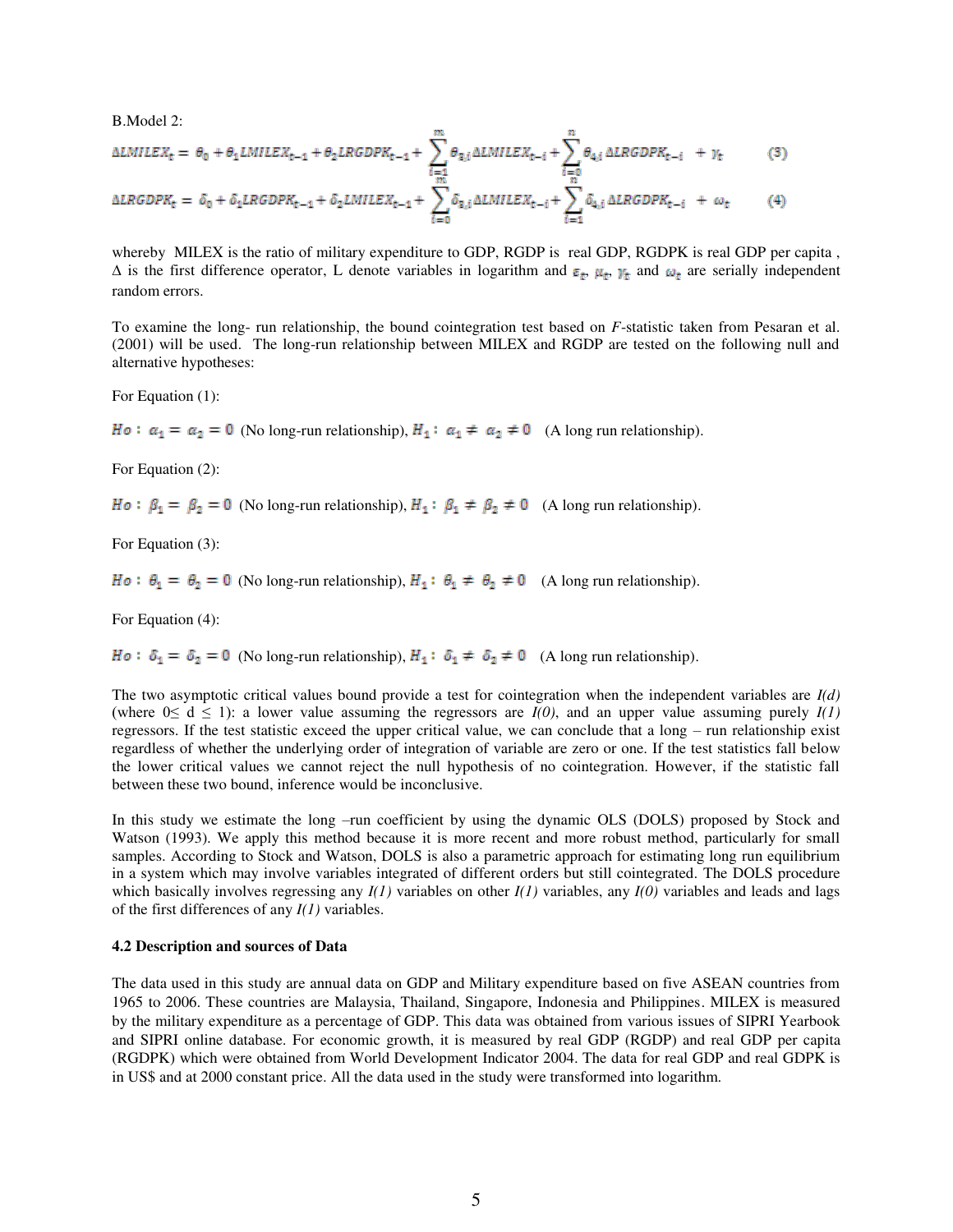#### **5. Empirical Results**

Before testing for causality, it is essential to determine the order of integration for each of the country's GDP and military spending series. We conduct the unit root test to determine the order of integration of the series. The Augmented Dickey-Fuller (ADF) tests are reported in Table 2 and Table 3, with series in levels is run with constant and trend, while series in first difference are run with a constant only. The null hypothesis of unit root cannot be rejected at the 5 percent level of significance for the series in levels, while for series in first difference, the null hypothesis of  $I(1)$  can be rejected at the 5 percent level of significance. In other words, the five ASEAN countries – MILEX, RGDP and RGDPK series achieve stationarity after first differencing.

Having determined that all series are integrated of order one *I(1)*, we proceed for the testing of cointegration in order to infer Granger causality by using the ARDL bound testing. The cointegration test under this bound test involves the comparison of the critical value and F-statistic. These results are shown in Table 4 and Table 5. When the dependent variable is military expenditure and independent variable is RGDP, two countries namely Indonesia and Singapore display meaningful relationship, as for the other three countries, no significant relationship could be detected. In Panel B of Table 4, when RGDP is the dependent variable, military expenditure is independent, only Singapore shows significant relationship.

In Table 5, when the dependent variable is military expenditure and independent is RGDPK, the results of F-statistic shows that there are 3 countries, namely Indonesia, Thailand and Singapore showing cointegration. However, when RGDPK is the dependent variable, again only Singapore is cointegrated. It can be safely concluded based on the results of this analysis, for the relationship between MILEX and RGDP. Indonesia display a unidirectional causality that runs from RGDP to MILEX, while for the case of Singapore, there are evidence of bidirectional relationship and when RGDPK is used against MILEX, Indonesia and Thailand display unidirectional causality from RGDPK to MILEX while again Singapore shows evidence of bidirectional relationship. As for Malaysia and Philippines, neither model shows any meaningful relationship.

In Table 6 to Table 9, we report the long-run elasticities based on DOLS. In Table 6, the RGDP affect the military expenditure for the case of Singapore and Indonesia with a negative relationship. It is consistent with the previous finding from our ARDL analysis. In Table 7, RGDPK affect the military expenditure for the case of Indonesia, Thailand and Singapore. It is again consistent with the previous finding from ARDL when RGDP and RGDPK are the dependent variables and military expenditure as the regressor, only Singapore are significantly influence the real GDP and real GDPK. So, we can safely conclude that Singapore has a bidirectional causal affect because military expenditure causes real GDP and real GDPK and *vice versa*. While, for Indonesia and Thailand are unidirectional causal because there are only one way relationship between MILEX and economic growth.

#### **6. Conclusion**

This study examine the relationship between military expenditure and economic growth for ASEAN-5 countries (Malaysia, Singapore, Thailand, Indonesia and Philippine). In this study we used the autoregressive distributed lag (ARDL) bounds testing procedure to examine the long-run relationship between military expenditure and economic growth using annual data for the period 1965 to 2006.

The result suggest that military expenditure and economics growth for all countries are stationary after first differencing using the unit root test. The cointegration analysis shows there are only 3 out of 5 countries are cointegrated. The presence of long-run negative causality relationship between military expenditure and economic growth is detected for Singapore, Indonesia and Thailand running from RGDP to MILEX. In other word, these countries are having peace dividend. Singapore shows bidirectional causal relationship because military expenditure affects economic growth and *vice versa* growth also affects military expenditure. While, for Indonesia and Thailand, there are unidirectional causal effect because only economic growth affects military expenditure. The results are in contradiction with Frederiksen (1991) who found unidirectional causality, but from military to growth for the case of Indonesia.

The important implication for this finding is that the respective government should take concern of their economic growth to improve their military expenditure. As for the case of Malaysia and Philippines, no meaningful relationship can be considered as a sign of good governance, or in other words, both these government plan their budget well without causing much impact either positively or negatively on other variables. For Malaysia, the result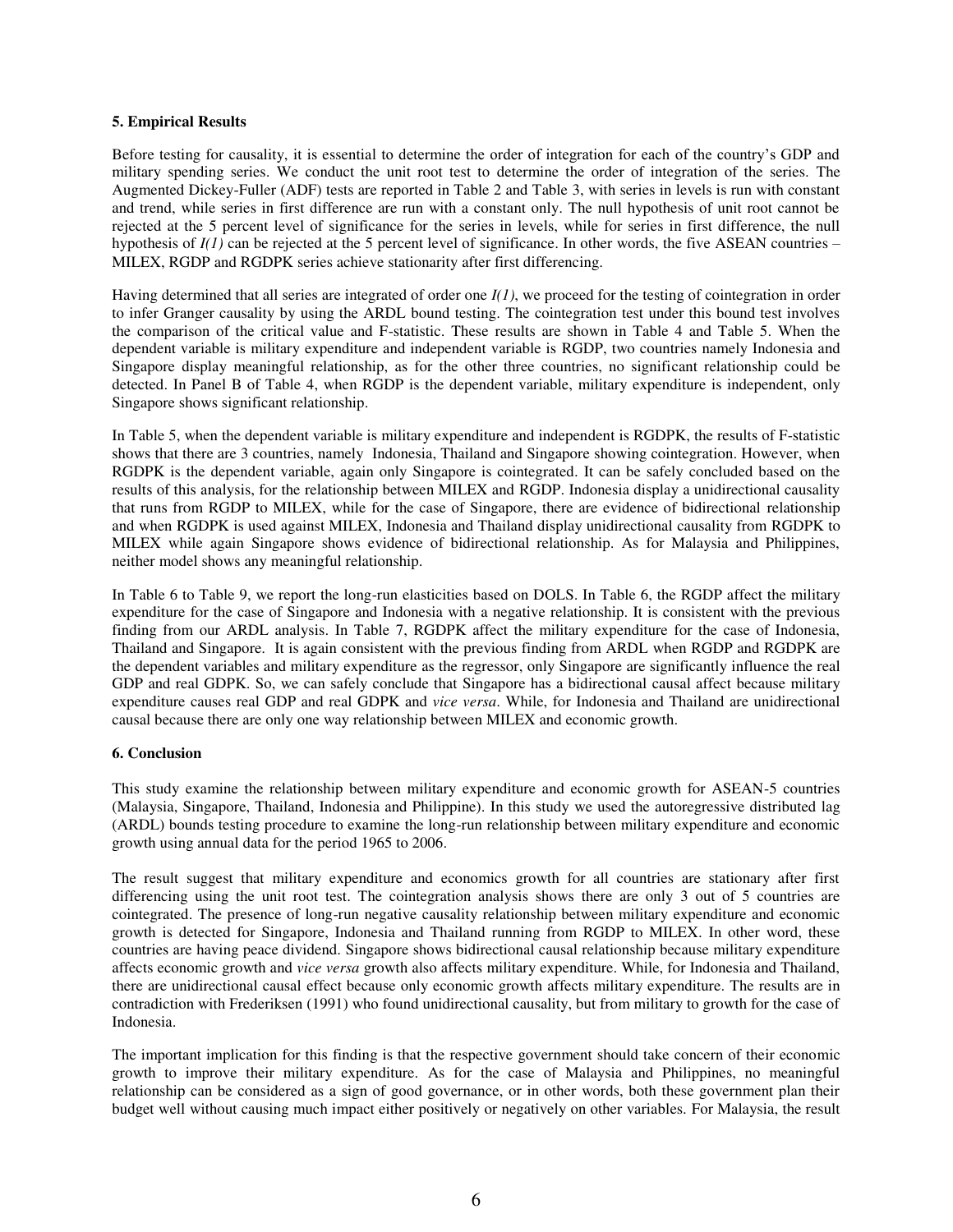contradicts the finding of Frederiksen (1991) and Frederiksen and McNab (2001). While Frederiksen (1991) found unidirectional causality from economic growth to military spending, Frederiksen and McNab (2001) had different results, which are unidirectional causality from military spending to economic growth.

For the case of Philippines, the results contradict with both Frederiksen and LaCivita (1987) and Benoit (1978). Benoit (1978) found that for the case of the Philippines, unidirectional causality running from defense spending to economic growth. The contradicting finding might be due to different period of study. While our study cover the period 1965-2006, Frederiksen and LaCivita (1987) analyzed data for 1956-1982. At the same time it is not an isolated finding, whereby Frederiksen (1991) found similar results, that is no meaningful relationship between military expenditure and growth in Philippines, contradicting with one of his earlier study.

#### **REFERENCES**

- Aizenman, J. and Glick, R. (2006) Military expenditure, threats and growth, *Journal of International Trade and Economic Development*, 15(2), 129-155.
- Abu-Bader, S. and Abu-Qarn, A.S. (2003) Government expenditure, military spending and economic growth: causality evidence from Egypt, Israel and Syria, *Journal of Policy Modelling,* 25, 567-583.
- Benoit, E. (1978) Growth and defense in LDCs, *Economic Development and Cultural Change*, 26(2), 271-280.
- Biswas, B. and Ram, R. (1986) Military expenditure and economic growth in LDCs: an augmented model and further evidence, *Economic Development and Cultural Change*, 34(2), 361-372.
- Chan, S. (1992) Military burden, economic growth and income inequality: the Taiwan exception, In Steve Chan and Alex (Eds). *Defence, Welfare and Growth.* New York, Routledge.
- Chowdhury, A.R. (1981) A causal analysis of defense spending and economic growth, *The Journal of Conflict Resolution*, 35(1), 80-97.
- Dakurah, A.H., Davies, S.P. and Sampath, R.K. (2000) Defense spending and economic growth in developing countries: a causality analysis, *Journal of Policy Modeling*, 23, 651-658.
- Deger, S. (1986) Economic development and defense expenditure, *Economic Development and Culture Change*, 35, 179-196.
- Deger, S. and Smith, R. (1983) Military expenditure and growth in LDCs, *Journal of Conflict Resolution*, 27(2), 335-353.
- Deger, S. and Sen, S. (1983) Military expenditure, spin-off and economic development, *Journal of Development Economics*, 13, 67-83.
- Faini, R., Annez, P. and Taylor, L. (1984) Defense spending, economic structure and growth: evidence among countries and over time, *Economic Development and Culture Change,* 32, 487-498.
- Frederiksen, P.C. (1991) Economic growth and defense spending: evidence on causality for selected Asian countries, *Journal of Philippine Development*, 18(1), 131-147.
- Frederiksen, P.C. and LaCivita, C.J. (1987) Defense spending and economic growth: time series evidence on causality for the Philippines, 1956-82, *Journal of Philippine Development*, 14(2), 354-360.
- Frederiksen, P.C. and McNab, R. (2001) The Relationship between defence spending and economic growth: a granger causality analysis for Malaysia, 1961 to 1999, *STRATEGI: Journal of Strategic Studies on International Relations*, 9, 63-71.
- Galvin, H. (2003) The impact of defence spending on the economic growth of developing countries: a cross- section study, *Defence and Peace Economics*, 14(1), 51-59.
- Hassan, M.K., Waheeduzzaman, M. and Rahman. A. (2003) Defense expenditure and economic growth in the SAARC countries, *The Journal of Political, Social* and *Economic Studies*, 28(3), 275-293.
- Joerding, W. (1986) Economic growth and defense spending, *Journal of Development Economics*, 21, 35–40.
- Kalyoncu, H. and Yucel, F. (2006) An analytical approach on defense expenditure and economic growth: the case of Turkey and Greece, *Journal of Economic Studies*, 33(5), 336-343.
- Kollias, C., Naxakis, C. and Zarangas, L. (2004a) Defence spending and growth in Cyprus: a causal analysis, *Defence and Peace Economics*, 15(3), 299-307.
- Kollias, C., Manolas, G. and Paleologou, S.Z. (2004b) Defence expenditure and economic growth in the European Union: a causality analysis, *Journal of Policy Modeling*, 26, 553-569.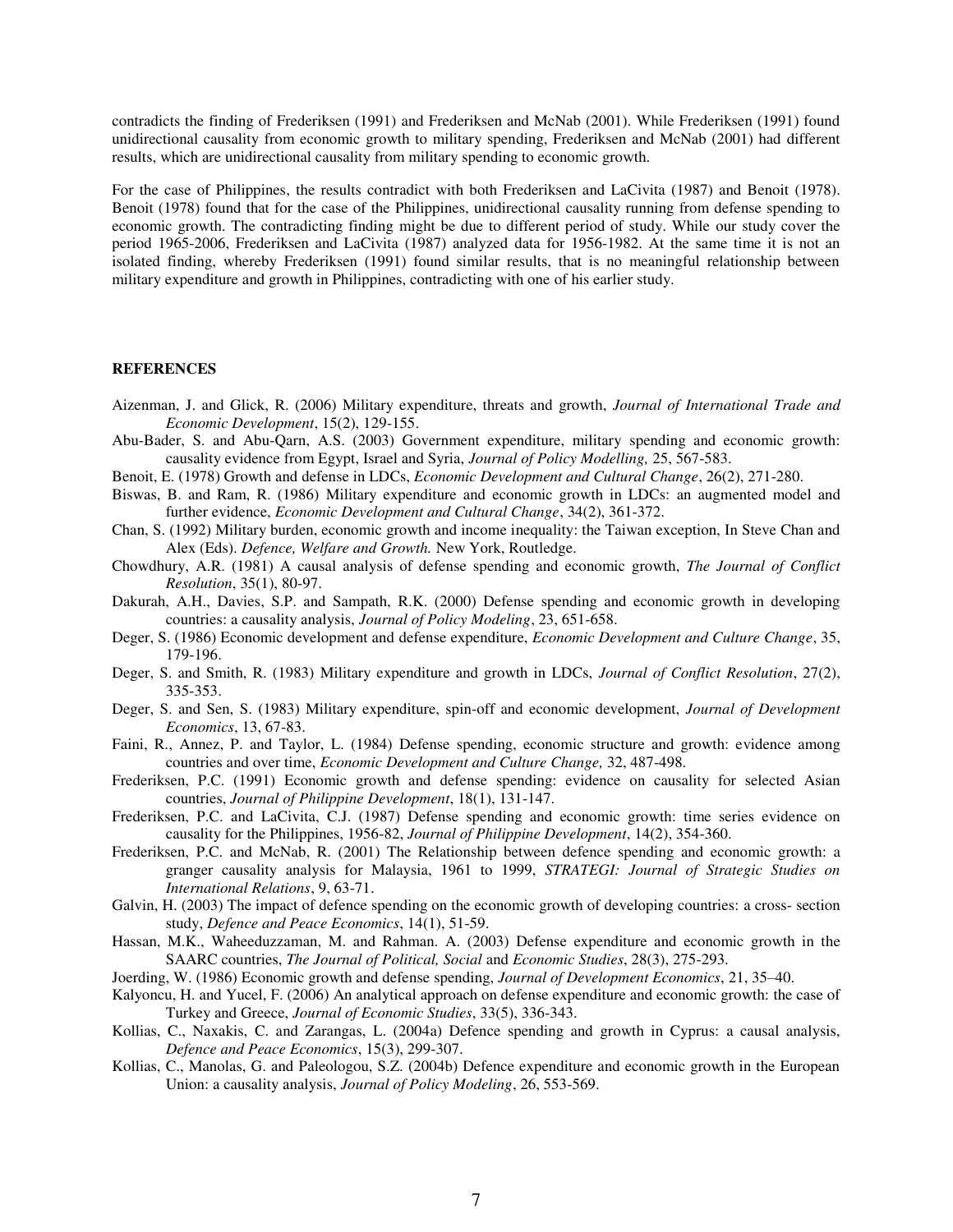- Laurenceson, J. and Chai, J. C. H. (2003) *Financial reform and economic development in China*. Chelthenham, Edward Elgar.
- Moon, C.I. and Hyun, I.T. (1992) Muddling through security, growth and welfare: the political economy of defense spending in South Korea, In Steve Chan and Alex Mintz(Eds). *Defence, Welfare and Growth.* New York, Routledge.
- Pesaran, M.H., Shin, Y. and Smith, R.J. (2001) Bounds testing approaches to the analysis of level relationships, *Journal of Applied Econometrics*, 16, 289 – 326.
- Ram, R. (1996) Defense expenditure and economic growth. In. K. Hartley and T.Sandler (Eds), *Handbook of Defense Economic,* 1, 251-273.
- Reitschuler, G. and Loening, J.L.(2005) Modelling the defense-growth nexus in Guatemala, *World Development,* 33(3), 513-526.
- SIPRI. *SIPRI Yearbook* 1975, 1977, 1985, 1990, 1999 and 2006. Oxford, Oxford University Press.
- Stock, J.H. and Watson, M. (1993) A simple estimator of cointegration vestors in higher order integrated systems, *Econometrica,* 61: 783-820
- Yildirim, J., Sezgin, S. and Ocal, N. (2005) Military expenditure and economic growth in Middle Eastern countries: a dynamic panel data analysis, *Defence and Peace Economics*, 16(4), 283-295.
- Yildirim, J. and Ocal, N. (2006) Arms race and economic growth: the case of India and Pakistan. *Defence and Peace Economics,* 17, 37-45.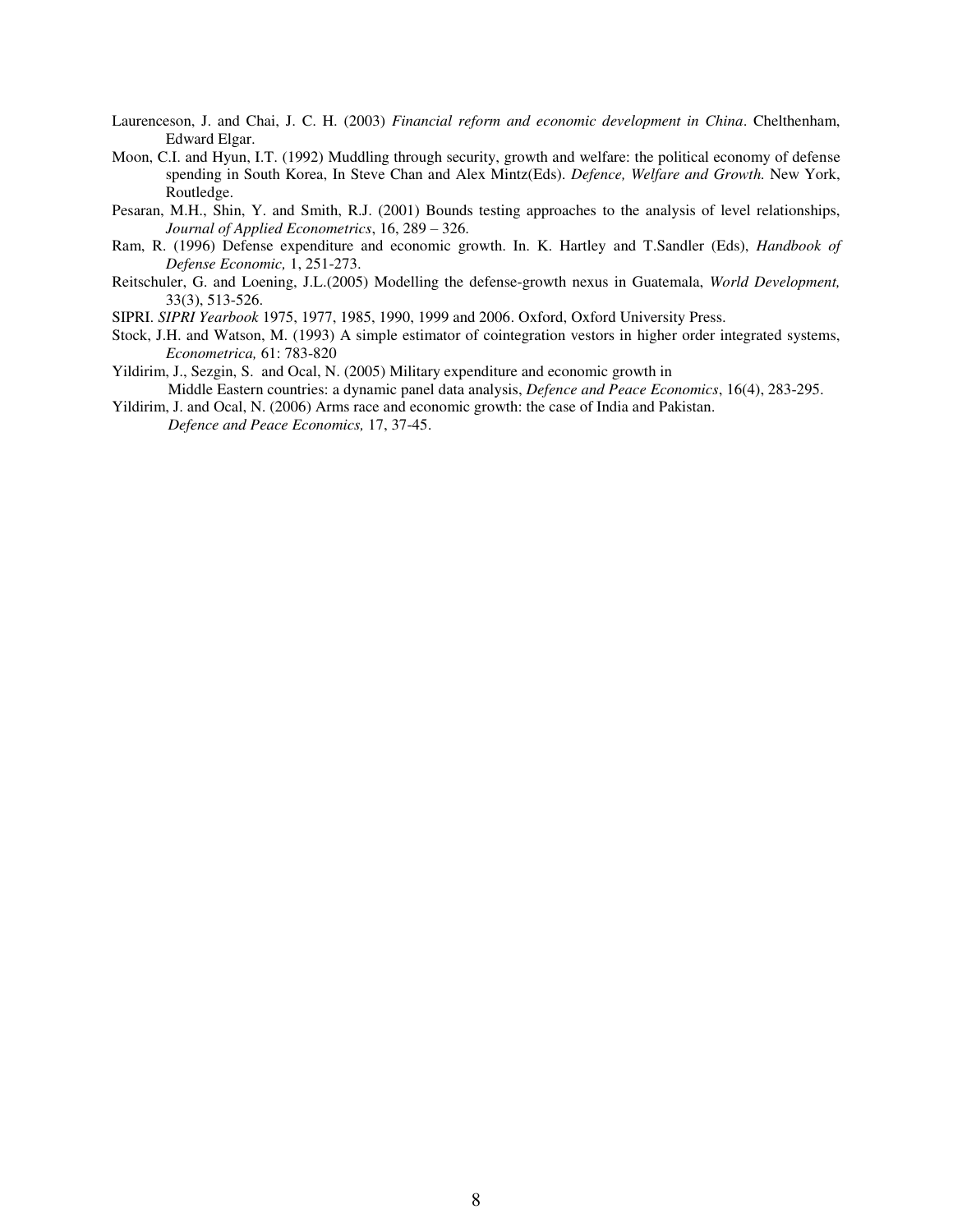

Figure 1: Military expenditure in ASEAN 5 (constant price 2005)

Source: SIPRI year book, various issues.

| Year        | 1990 | 1995 | 2000 | 2005 |
|-------------|------|------|------|------|
| Indonesia   | 1.8  | 1.6  | 1.0  | 1.2  |
| Thailand    | 2.6  | 2.3  | 1.4  | 1.1  |
| Philippines | 1.4  | 1.4  | 1.1  | 0.9  |
| Singapore   | 4.9  | 4.4  | 4.7  | 4.7  |
| Malaysia    | 2.6  | 2.8  | 1.7  | 2.4  |

Source: SIPRI year book, various issues.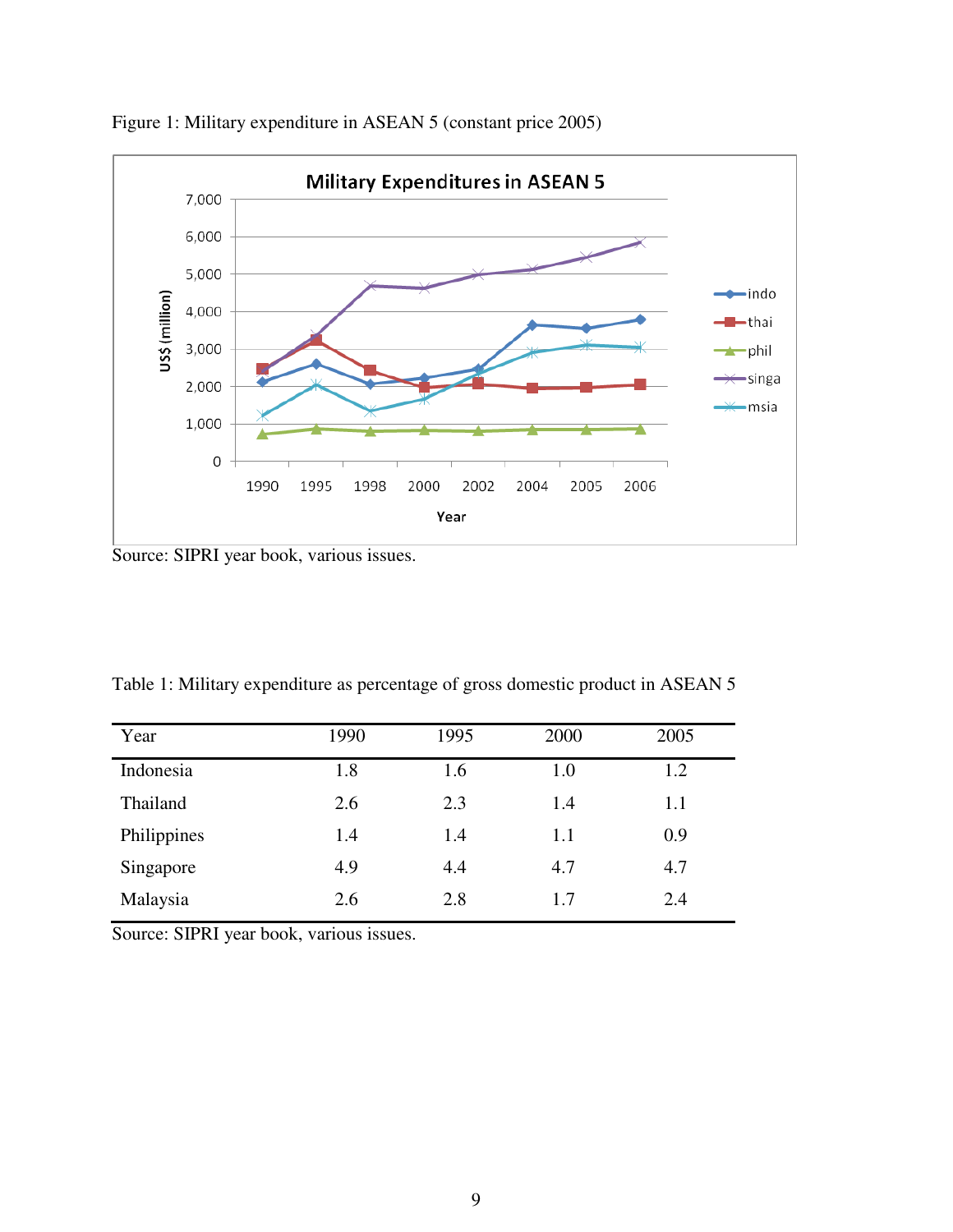| ASEAN-5    | <b>LRGDPK</b>      |                  | <b>LRGDP</b>       |          | <b>LMILEX</b>           |                  |
|------------|--------------------|------------------|--------------------|----------|-------------------------|------------------|
|            | ADF $t$ -statistic | Lag              | $ADF t$ -statistic | Lag      | ADF <i>t</i> -statistic | Lag              |
|            |                    |                  |                    |          |                         |                  |
| Indonesia  | $-1.946$           | $\boldsymbol{0}$ | $-0.440$           | $\Omega$ | $-3.309$                | $\boldsymbol{0}$ |
|            | [0.61]             |                  | [0.98]             |          | [0.07]                  |                  |
| Malaysia   | $-2.082$           | $\theta$         | $-1.566$           | $\Omega$ | $-2.658$                | $\boldsymbol{0}$ |
| $\theta$   | [0.53]             |                  | [0.78]             |          | [0.25]                  |                  |
| Philippine | $-2.216$           | $\mathbf{1}$     | $-2.554$           | 1        | $-2.130$                | 1                |
|            | [0.46]             |                  | [0.30]             |          | [0.51]                  |                  |
| Thailand   | $-2.215$           | 1                | $-1.593$           | 1        | $-1.471$                | $\boldsymbol{0}$ |
|            | [0.46]             |                  | [0.77]             |          | [0.82]                  |                  |
|            |                    |                  |                    |          |                         |                  |
| Singapore  | $-0.245$           | $\boldsymbol{0}$ | $-1.902$           | $\theta$ | $-3.40$                 | 2                |
|            | [0.98]             |                  | [0.63]             |          | [0.06]                  |                  |

Table 2: Results of Unit Root Test for Series in Level

Notes: Asterisk (\*) denotes statistically significant at 5% level. Figures in square brackets are p-value.

| ASEAN-5    | <b>LRGDPK</b>         |                | LRGDP                   |              | <b>LMILEX</b>           |                  |
|------------|-----------------------|----------------|-------------------------|--------------|-------------------------|------------------|
|            | ADF t-statistic       | Lag            | ADF <i>t</i> -statistic | Lag          | ADF <i>t</i> -statistic | Lag              |
| Indonesia  | $-4.427$<br>$[0.00]*$ | $\theta$       | $-4.547$<br>$[0.00]*$   | $\mathbf{0}$ | $-5.706$<br>$[0.00]*$   | $\boldsymbol{0}$ |
| Malaysia   | $-5.283$<br>$[0.00]*$ | $\mathbf{0}$   | $-5.272$<br>$[0.00]*$   | $\mathbf{0}$ | $-6.602$<br>$[0.00]*$   | $\boldsymbol{0}$ |
| Philippine | $-3.616$<br>$[0.00]*$ | $\theta$       | $-3.781$<br>$[0.00]$ *  | 1            | $-4.943$<br>$[0.00]$ *  | $\boldsymbol{0}$ |
| Thailand   | $-3.764$<br>$[0.00]*$ | $\theta$       | $-3.645$<br>$[0.00]*$   | $\Omega$     | $-4.475$<br>$[0.00]*$   | $\theta$         |
| Singapore  | $-4.685$<br>$[0.00]*$ | $\overline{2}$ | $-3.898$<br>$[0.00]*$   | $\mathbf{0}$ | $-7.81$<br>$[0.00]*$    | 1                |

Table 3: Results of Unit Root Test for Series First in Difference

Notes: Asterisk (\*) denotes statistically significant at 5% level. Figures in square brackets are p-value.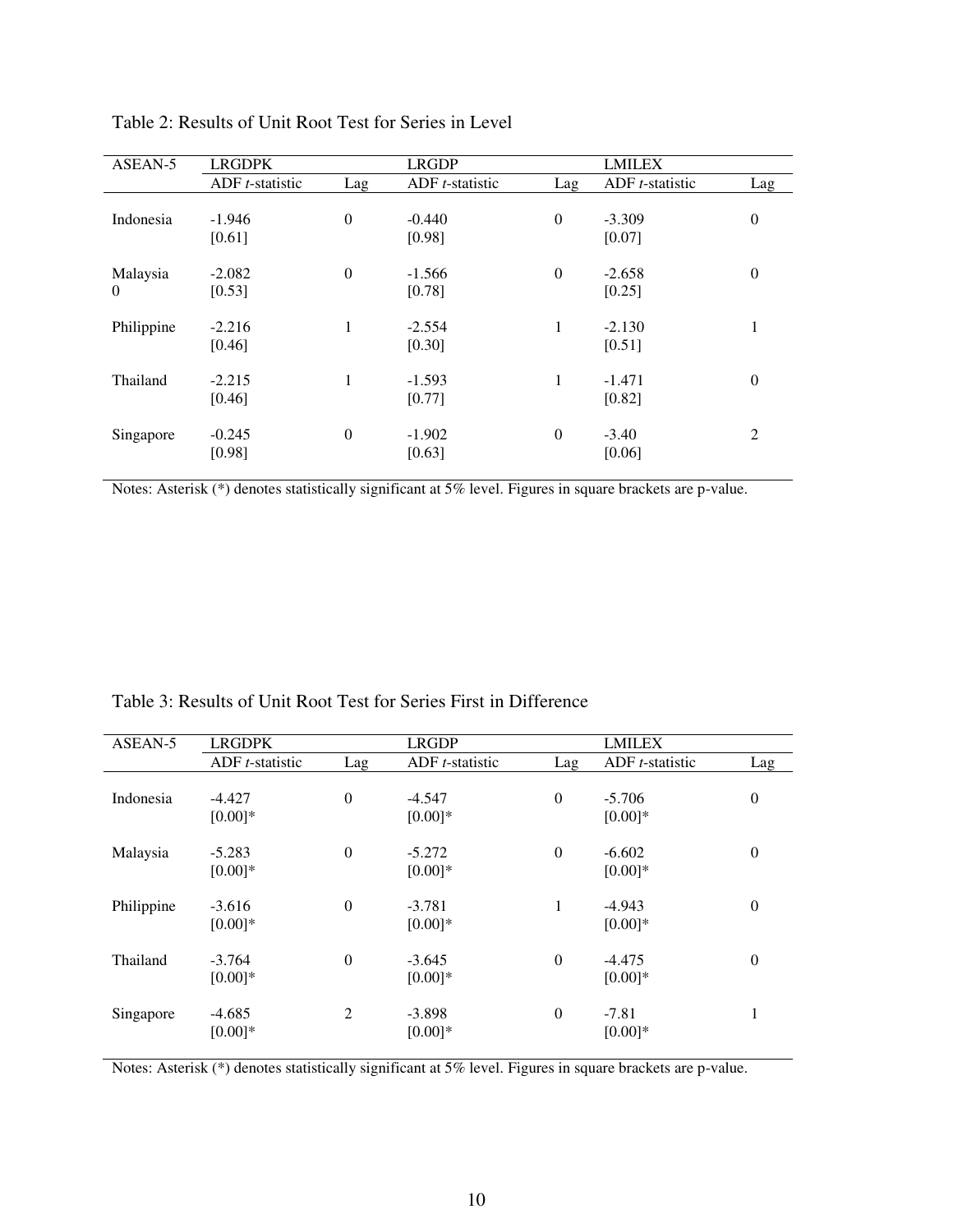Table 4: Bounds Test for Cointegration Analysis Based on the Equation 6 and Equation 8

| 'anel |  |
|-------|--|
|-------|--|

| Dependent variable LMILEX, Independent variable LRGDP |                   |                          |  |  |
|-------------------------------------------------------|-------------------|--------------------------|--|--|
| Critical value                                        | Lower Bound Value | <b>Upper Bound Value</b> |  |  |
| 5%                                                    | 3.937             | 4.523                    |  |  |

| Computed $F$ - statistic |             |
|--------------------------|-------------|
| Countries                | F-Statistic |
| Indonesia                | 15.224*     |
| Malaysia                 | 3.0991      |
| Philippine               | 1.1772      |
| Thailand                 | 4.0662      |
| Singapore                | 25.189*     |

## Panel B

| Critical<br>value | Value<br>∟ower<br>Bound | Value<br>Inner<br>Bound |
|-------------------|-------------------------|-------------------------|
| 5%                | J . J J                 | $\sim$ $\sim$ $\sim$    |

## Computed *F*- statistic

| Countries  | F-Statistic |
|------------|-------------|
| Indonesia  | 2.3821      |
| Malaysia   | 0.6314      |
| Philippine | 0.1216      |
| Thailand   | 1.1634      |
| Singapore  | $10.025*$   |

Notes: Asterisk (\*) denotes statistically significant at 5% level.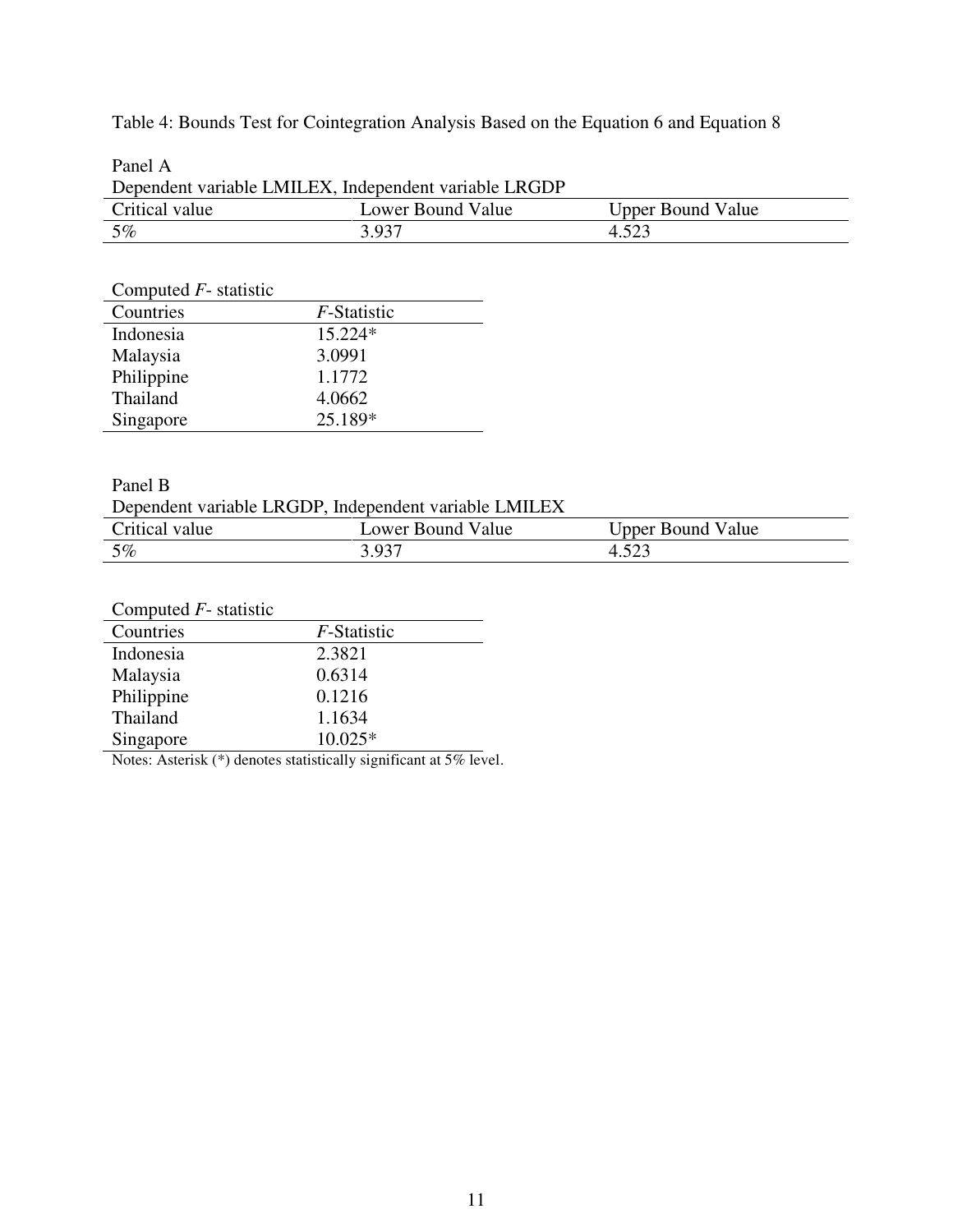Table 5: Bounds Test for Cointegration Analysis Based on the Equation 7 and Equation 9

| ane |
|-----|
|-----|

| Dependent variable LMILEX, Independent variable LRGDPK |                   |                          |  |  |
|--------------------------------------------------------|-------------------|--------------------------|--|--|
| Critical value                                         | Lower Bound Value | <b>Upper Bound Value</b> |  |  |
| 5%                                                     | 3.937             | 4.523                    |  |  |

| Computed F-statistic |             |
|----------------------|-------------|
| Countries            | F-Statistic |
| Indonesia            | 5.6335*     |
| Malaysia             | 3.4876      |
| Philippine           | 1.2858      |
| Thailand             | $7.2023*$   |
| Singapore            | 18.7371*    |

### Dependent variable LRGDPK, Independent variable LMILEX

| `rıfı∩9<br>value | ower<br>Value<br>Round | Value<br>Inner<br>ממוומ≀ |
|------------------|------------------------|--------------------------|
| 5%               | $\sqrt{27}$<br>ч₹      | م د س<br>т.  ∠∠          |

| Computed F- statistic |
|-----------------------|
|-----------------------|

| Countries  | F-Statistic |
|------------|-------------|
| Indonesia  | 1.1235      |
| Malaysia   | 0.6039      |
| Philippine | 4.0044      |
| Thailand   | 0.0078      |
| Singapore  | $7.0262*$   |

Notes: Asterisk (\*) denotes statistically significant at 5% level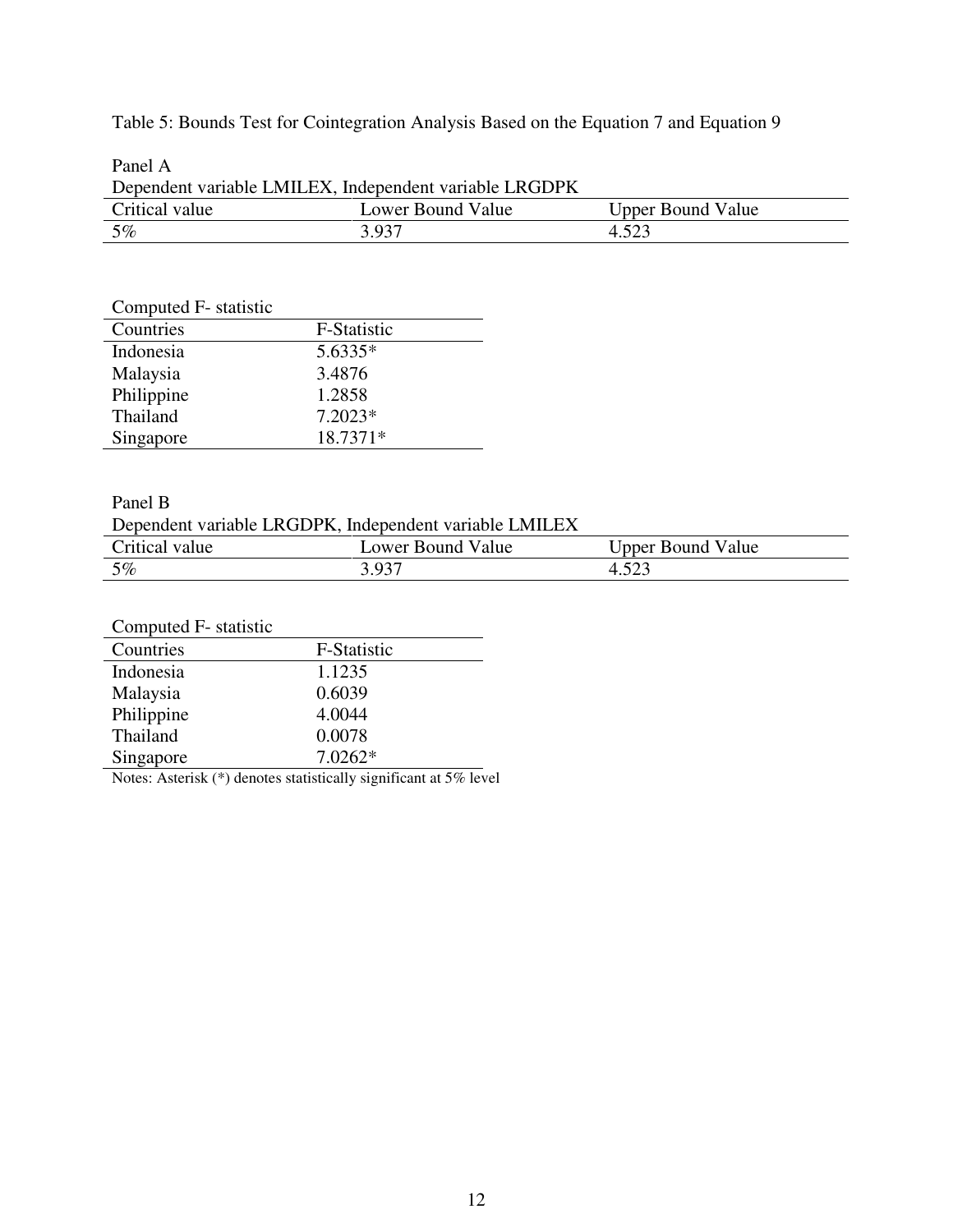| Dependent : LMILEX                                                                                                                                                                              | Indonesia      | Singapore     |
|-------------------------------------------------------------------------------------------------------------------------------------------------------------------------------------------------|----------------|---------------|
| Independent: LRGDP                                                                                                                                                                              |                |               |
| Constant                                                                                                                                                                                        | 5.7650         | 3.4220        |
|                                                                                                                                                                                                 | $(5.9304)*$    | $(9.5571)*$   |
| $LRGDP_t$                                                                                                                                                                                       | $-0.4673$      | $-0.1568$     |
|                                                                                                                                                                                                 | $(-5.7280)*$   | $(-5.2539)*$  |
| $\triangle$ LRGDP <sub>t</sub>                                                                                                                                                                  | 1.3852         | $-0.9431$     |
|                                                                                                                                                                                                 | $(2.4926)^*$   | $(-1.7126)$ * |
| $\triangle$ LRGDP <sub>t-1</sub>                                                                                                                                                                | 2.7106         | $-0.3990$     |
|                                                                                                                                                                                                 | $(4.2995)*$    | $(-0.6831)*$  |
| $\triangle$ LRGDP <sub>t+1</sub>                                                                                                                                                                | 0.1259         | $-0.5570$     |
|                                                                                                                                                                                                 | (0.2101)       | $(-1.5433)*$  |
| $\mathbf{X} \mathbf{Y}$ and $\mathbf{X} \mathbf{Y}$ and $\mathbf{X} \mathbf{X}$ and $\mathbf{X} \mathbf{X}$ and $\mathbf{X} \mathbf{X}$ and $\mathbf{X} \mathbf{X}$ and $\mathbf{X} \mathbf{X}$ | $\cdot$ $\sim$ |               |

Table 6: Long – run coefficient based on DOLS

Notes: Asterisk (\*) denotes statistically significant at 5% level.

## Table 7: Long – run coefficient based on DOLS

| Dependent : LMILEX               | Indonesia    | Thailand     | Singapore    |
|----------------------------------|--------------|--------------|--------------|
| Independent: LRGDPK              |              |              |              |
| Constant                         | 5.3826       | 4.4104       | 2.7661       |
|                                  | $(8.7412)*$  | $(4.4844)*$  | $(8.1835)*$  |
| LRGDP <sub>t</sub>               | $-0.7851$    | $-0.5252$    | $-0.1279$    |
|                                  | $(-7.8329)*$ | $(-3.8743)*$ | $(-3.6063)*$ |
| $\Delta$ LRGDP <sub>t</sub>      | 0.5813       | 0.2054       | 0.3322       |
|                                  | (0.6878)     | (0.2839)     | (0.9941)     |
| $\triangle$ LRGDP <sub>t-1</sub> | 0.2901       | 2.1746       | $-0.0920$    |
|                                  | (0.3978)     | $(3.2226)*$  | $(-0.1561)$  |
| $\triangle$ LRGDP <sub>t+1</sub> | 0.9773       | 0.8702       | 0.5070       |
|                                  | (1.3889)     | (1.4306)     | (1.1994)     |

Notes: Asterisk (\*) denotes statistically significant at 5% level.

### Table 8: Long – run coefficient based on DOLS

| Dependent : LRGDP        | Singapore     |
|--------------------------|---------------|
| Independent: LMILEX      |               |
| Constant                 | 16.8607       |
|                          | $(12.692)*$   |
| $LMILEX_t$               | $-3.9289$     |
|                          | $(-5.1127)$ * |
| $\triangle LMILEX_t$     | 0.0286        |
|                          | (0.0267)      |
| $\triangle LMILEX_{t-1}$ | $-0.2168$     |
|                          | $(-0.2843)$   |
| $\triangle LMILEX_{t+1}$ | $-1.9234$     |
|                          | $(-4.1403)*$  |

Notes: Asterisk (\*) denotes statistically significant at 5% level.